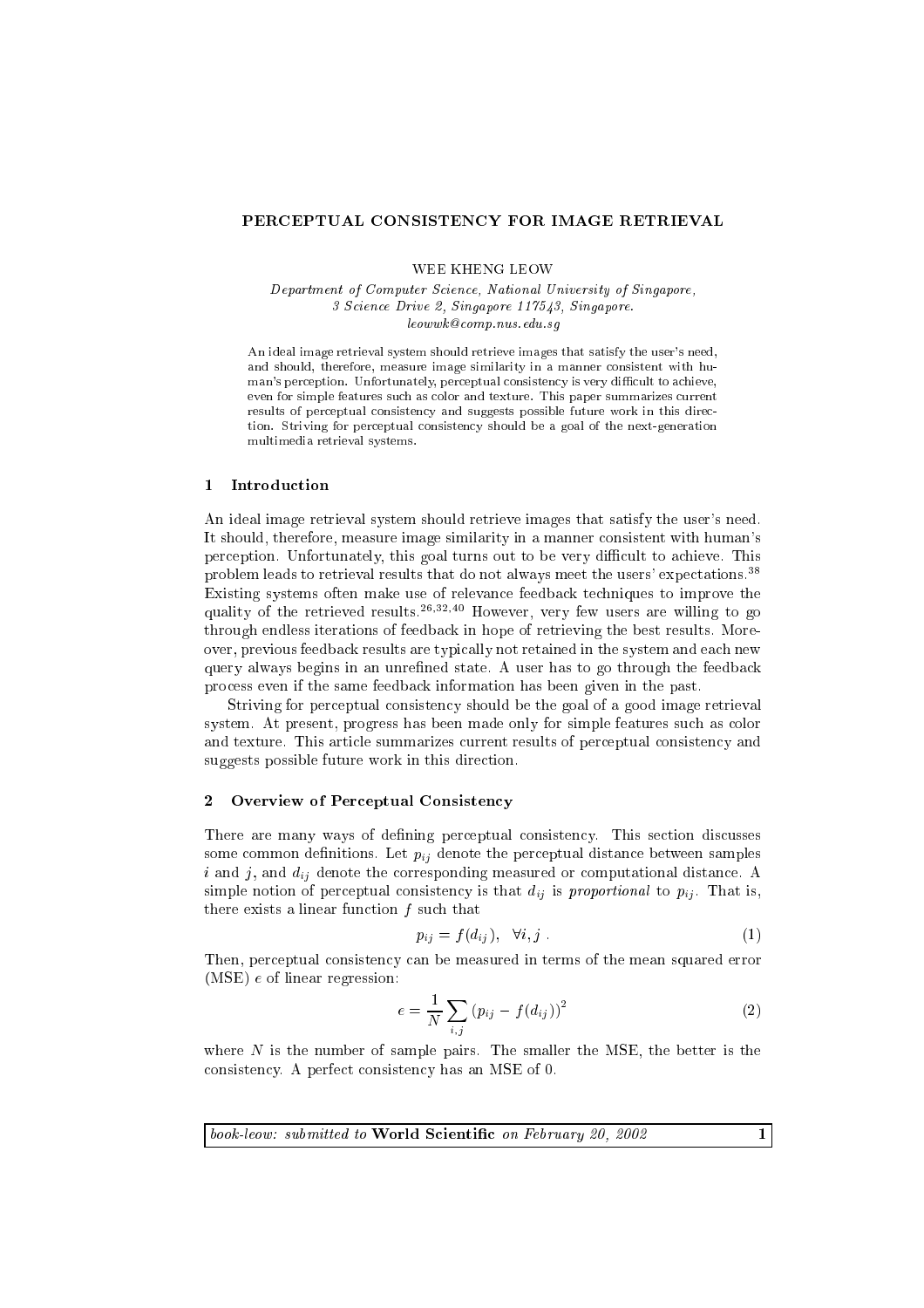A less stringent notion of perceptual consistency is to require that  $f$  be a monotonic function which can be nonlinear. The problem with this definition is that it is difficult to determine the best nonlinear function to use in practice.

An alternative definition is to require that  $d_{ij}$  be *statistically correlated* to  $p_{ij}$ . In this case, it is useful to transform the populations  $\{d_{ij}\}\$  and  $\{p_{ij}\}\$ to equivalent zero-mean unit-variance populations  $\{a_{ij}\}\$ and  $\{p_{ij}\}\$ :

$$
p'_{ij} = \frac{p_{ij} - \bar{p}}{\sigma_p}, \quad d'_{ij} = \frac{d_{ij} - \bar{d}}{\sigma_d} \tag{3}
$$

where  $p$  and  $a$  are the means and  $\sigma_p$  and  $\sigma_d$  are the standard deviations of the populations. Then, perceptual consistency can be measured in terms of the correlation  $r$ :

$$
r = \sum_{i,j} p'_{ij} d'_{ij} \tag{4}
$$

Substituting Eq. 3 into Eq. 4 yields the Pearson's correlation coefficient:

$$
r = \frac{\sum_{i,j} (p_{ij} - \bar{p}) (d_{ij} - \bar{d})}{\left[ \sum_{i,j} (p_{ij} - \bar{p})^2 \sum_{i,j} (d_{ij} - \bar{d})^2 \right]^{1/2}}.
$$
 (5)

The coefficient r ranges from  $-1$  to  $+1$ .

With perfect consistency ( $e = 0$  or  $r = 1$ ), we obtain the following condition:

$$
d_{ij} \le d_{kl} \Rightarrow p_{ij} \le p_{kl} \text{ for any samples } i, j, k, l. \tag{6}
$$

That is, if perfect consistency is achieved, computational similarity would imply per
eptual similarity.

#### <sup>3</sup> Color

#### 3.1 Color Spaces and Color Differences

Various olor spa
es have been used in image retrieval. The more ommonly used spaces include HSV, CIELUV, and CIELAB. The HSV space consists of hue, saturation, and value dimensions. It is used in VisualSeek <sup>--</sup> and PicHunter, and by Vailaya et al.<sup>50</sup> CIELUV and CIELAB are color spaces developed by the International Commission on Illumination (Commission International de l'E
lairage, CIE). I ney consist of a fuminance dimension  $L$  and two chromatic dimensions namely  $u$ ,  $v$  and  $a$ ,  $o$  . Among these three spaces, CIELUV and CIELAD are more pereptually uniform than HSV.4 CIELUV is used in ImageRover <sup>42</sup> and by Mehtre et al.<sup>30</sup> while CIELAB is used in Quicklook.<sup>8</sup>

In recent years, there is also a move to standardize the conversion formula between RGB and various CIE spaces. This effort gives rise to the so-called  $sRGB$ . which is a proposed standard or default RGB color space for the internet.<sup>1,46</sup> It

 $\overline{book\text{-}low:}$  submitted to World Scientific on February 20, 2002 2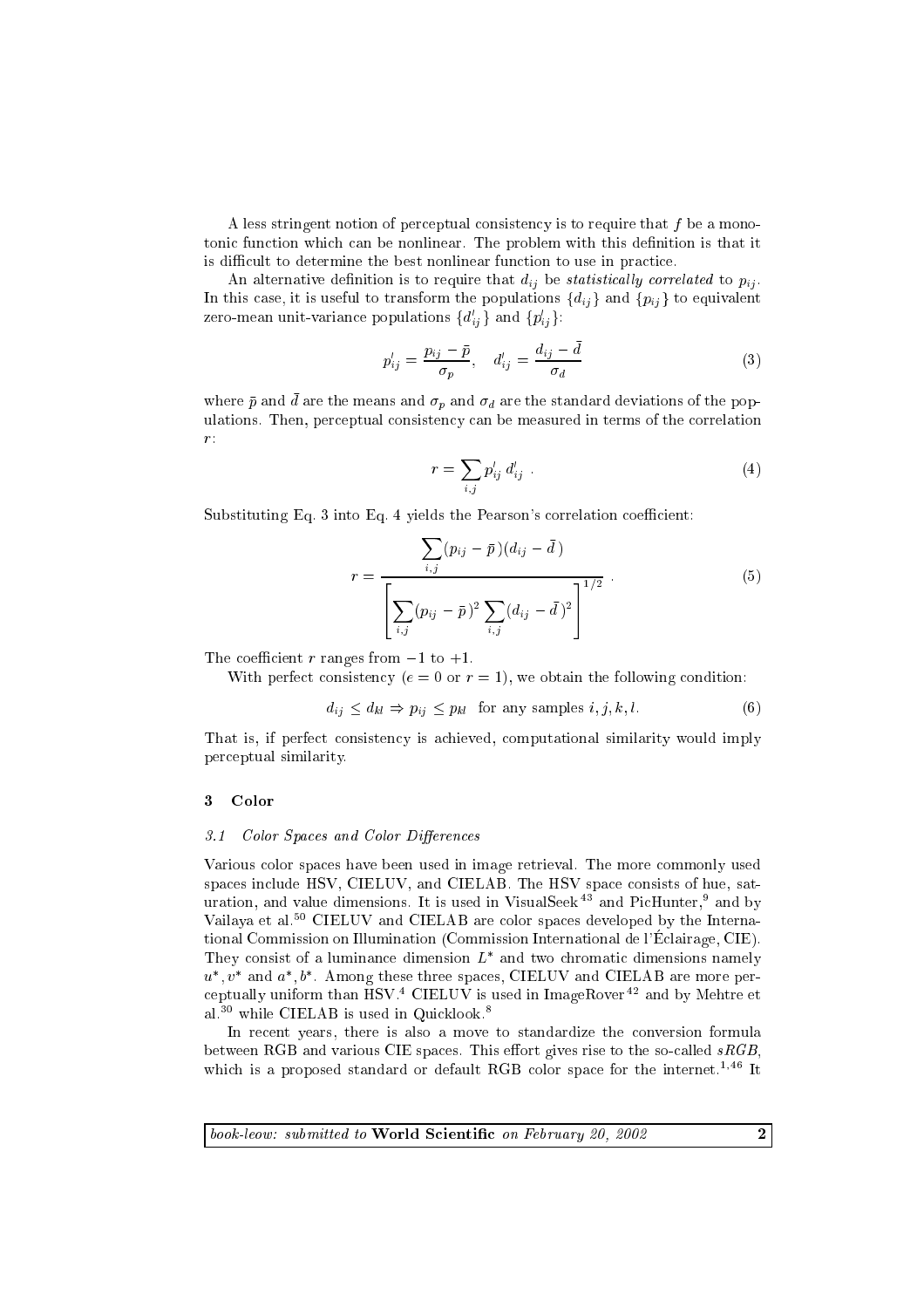captures the averaged characteristics of most computer monitors. With sRGB, there is now a unique formula for converting to and from CIE color values.

The difference between two colors is typically measured as the Euclidean distan
e in the target olor spa
e. Several improvements over the CIELAB Eu clidean color difference equation have been proposed, including CIE94, CMC, and BFD.<sup>4</sup> Recent psychological tests show that these color difference equations are more perspectual uniform than European distances in the city of the CIELAB and CIELAB and spa
es.4;14;18;31;45 In parti
ular, CIE94 has a simpler form, whi
h is a weighted Eu
lidean distan
e:4

$$
\Delta E_{94}^* = \left[ \left( \frac{\Delta L^*}{k_L S_L} \right)^2 + \left( \frac{\Delta C_{ab}^*}{k_C S_C} \right)^2 + \left( \frac{\Delta H_{ab}^*}{k_H S_H} \right)^2 \right]^{1/2} \tag{7}
$$

where  $\Delta L$ ,  $\Delta C_{ab}$ , and  $\Delta H_{ab}$  are the differences in lightness, chroma, and hue,  $SL = 1$ ,  $SC = 1 + 0.043 C_{ab}$ ,  $SH = 1 + 0.013 C_{ab}$ , and  $KL = KC = kH = 1$  for reference conditions. The variable  $C_{ab}$  is the geometric mean between the chroma values of the two colors, i.e.,  $\cup_{ab} =$  $\sqrt{C_{ab,1}^* C_{ab,2}^*}.$ 

In addition to these colors spaces, the modified Munsell HVC space, which consists of hue, value, and chromaticity dimensions, and is used in QBIC<sup>33</sup> and by Gong et al.<sup>13</sup> It is perceptually quite uniform, but is less commonly used than CIELAB. Gong et al. uses the Godlove equation  $12$  to measure color difference. It was derived by Godlove to improve the perceptual uniformity of color difference measured in the Munsell spa
e. Re
ent psy
hologi
al studies show that CIE94 is more accurate in measuring human color perception than the modified Judd and Adams-Nickerson formulae,<sup>18</sup> which are similar to the Godlove equation.

# 3.2 Color Histograms and Dissimilarity

An image or image region typically contains more than one color. Therefore, color histograms are used to represent the distributions of olors in images. There are two general approaches to generating color histograms from images: *fixed binning* and *adaptive binning*. The fixed binning approach induces histogram bins by partitioning the color space into fixed color bins. Once the bins are derived, they are fixed and the same binning is applied to all images. On the other hand, adaptive binning adapts the bins to the a
tual distributions of the images. As a result, different binnings are induced for different images.

There are two types of fixed binning schemes: regular partitioning and clustering. The first method simply partitions the axes of a target color space into regular intervals, thus producing rectangular bins.<sup>9,42,43</sup> The second method partitions a color space into a large number of rectangular cells, which are then clustered by a clustering algorithm, such as  $k$ -means, into a smaller number of bins.<sup>8,15,50</sup>

Adaptive binning is similar to color space clustering in that  $k$ -means clustering or its variants are used to induce the bins.<sup>20,37</sup> However, the clustering algorithm is applied to the olors in an image instead of the olors in an entire olor spa
e. Therefore, adaptive binning produces different binning schemes for different images.

Experimental results show that adaptive-binning histograms can represent color distributions more accurately than can fixed-binning histograms and yet use fewer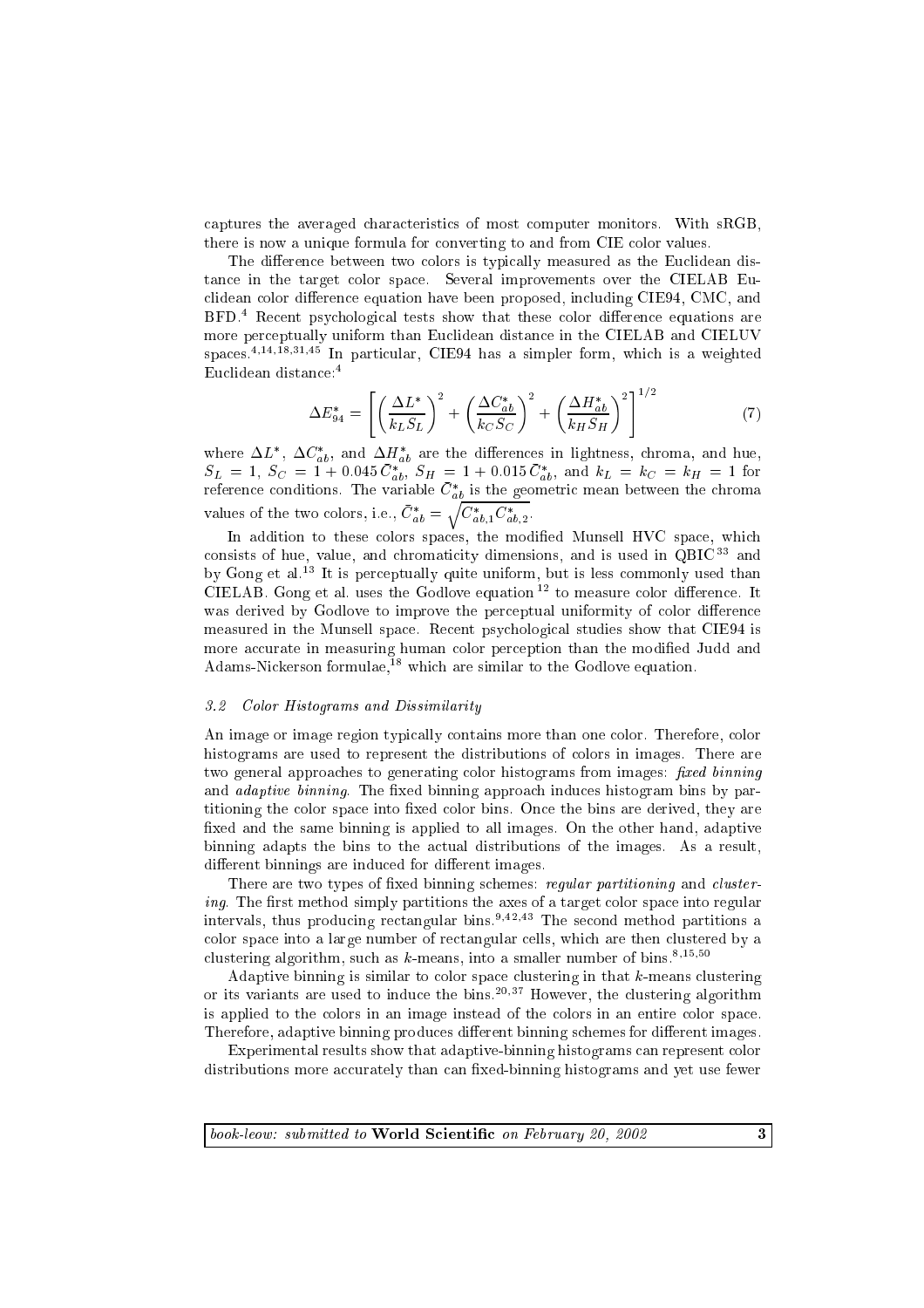

Figure 1. Comparison of mean olor errors of regular, lustered, and adaptive histograms.



Figure 2. Average percentage of empty bins in regular and clustered histograms. Adaptive histograms have no empty bins.

bins and no empty bins<sup>20</sup> (Fig. 1, 2). In particular, adaptive histograms can achieve a mean color error below the human color acceptability threshold of 4.5,<sup>45</sup> which is a threshold below which two colors are regarded as practically identical. Note that the acceptability threshold is slightly higher than the perceptibility threshold of  $2.2<sup>{45}</sup>$  which is the threshold below which two colors are perceptually indistinguishable.

Although color difference measured using CIE94 in CIELAB color space is perceptually consistent, the difference between color histograms measured by various dissimilarity measures have not been shown to be perceptually consistent. Empirical tests performed by Puzicha et al.<sup>34</sup> and Leow and Li<sup>20</sup> confirmed that the Eu
lidean distan
e between olor histograms is not as reliable as other measures are in omputing dissimilarity. In parti
ular, the results of Puzi
ha et al. show  $t$ hat dissimilarities such as  $\chi$ -, Kullback-Leibler divergence, and Jessen difference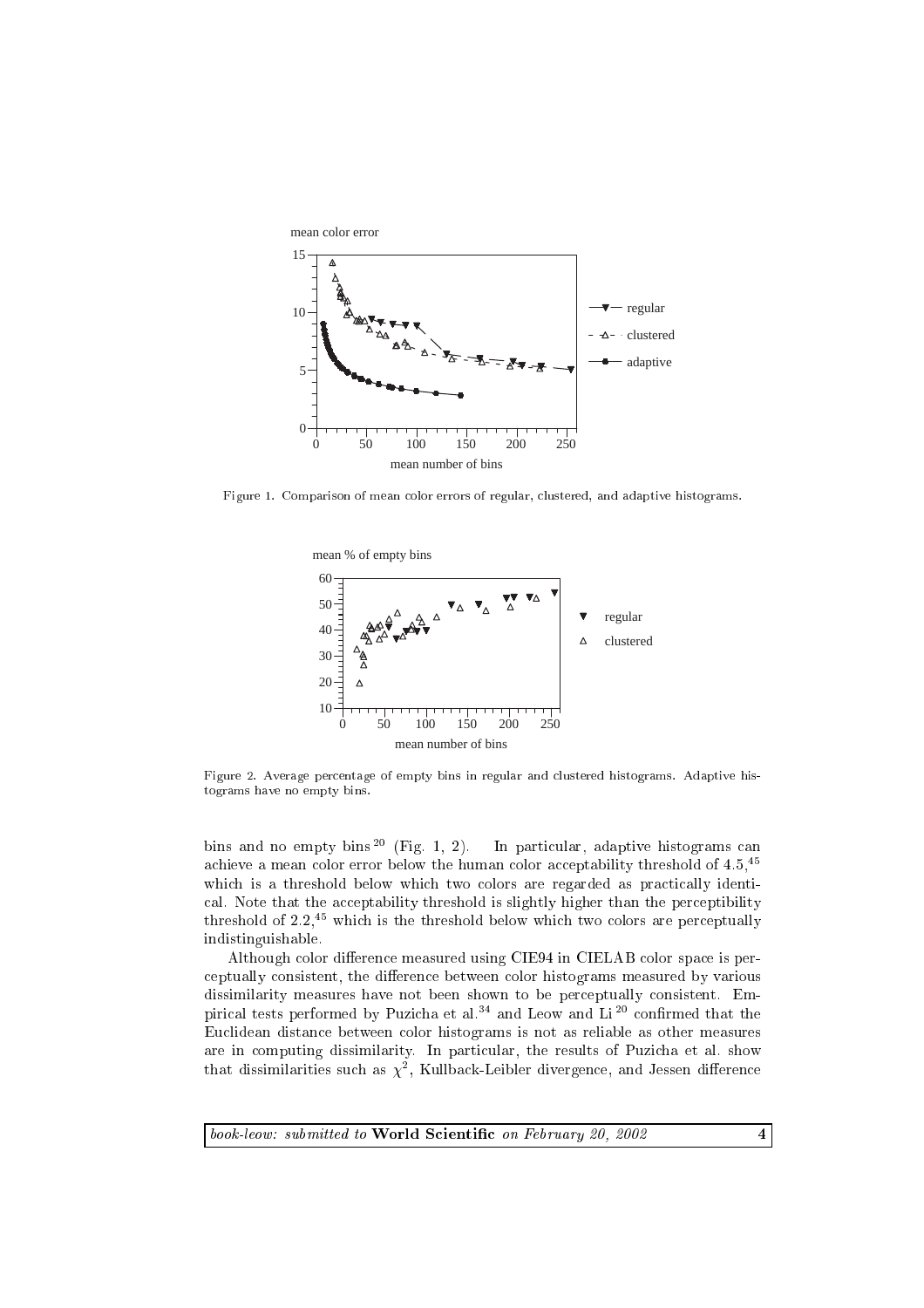divergen
ea (JD) performed better than other measures do for large sample size (i.e., number of pixels sampled in an image), while Earth Mover's Distan
e (EMD), Kolmogorov-Smirnov, and Cramer/von Mises performed better for small sample size.

The study of Leow and Li show that JD is most reliable for image retrieval. JD measures the difference between two histograms  $G$  and  $H$ , with bin counts  $q_i$  and  $h_i$ , as follows:

$$
d(G, H) = \sum_{i} \left( g_i \log \frac{g_i}{m_i} + h_i \log \frac{h_i}{m_i} \right) \tag{8}
$$

where  $m_i = (g_i + h_i)/2$ . Although JD is reliable, it can be applied only on fixedbinning histograms. On the other hand, the weighted correlation dissimilarity<sup>20</sup> (WC) an be applied to adaptive histograms.

An adaptive histogram  $H = (n, \mathcal{C}, \mathcal{H})$  is a 3-tuple consisting of a set  $\mathcal C$  of n bins  $c_i, i = 1, \ldots, n$ , and a set H of corresponding bin counts  $h_i \geq 0$ . The similarity  $w(\mathbf{b}, \mathbf{c})$  between bins **b** and **c** is given by a monotonic function inversely related to the distance  $d(\mathbf{b}, \mathbf{c})$  between them. For color histograms, the weight  $w(\mathbf{b}, \mathbf{c})$  can be defined in terms of the volume of intersection  $V_s$  between the bins:

$$
w(\mathbf{b}, \mathbf{c}) = w(\alpha) = \frac{V_s}{V} = \begin{cases} 1 - \frac{3}{4}\alpha + \frac{1}{16}\alpha^3 & \text{if } 0 \le \alpha \le 2\\ 0 & \text{otherwise} \end{cases}
$$
(9)

where  $\alpha R$  is the distance between the bins and R is the radius of a bin.

The weighted correlation  $G \cdot H$  between histograms  $G = (m, {\bf{b}}_i, {\bf{g}}_i)$  and H = (n; f
ig; fhig) is dened as follows:

$$
G \cdot H = \sum_{i=1}^{m} \sum_{j=1}^{n} w(\mathbf{b}_i, \mathbf{c}_j) g_i h_j . \qquad (10)
$$

For <sup>a</sup> histogram H, its norm kHk = p H H, and its normalized form <sup>H</sup> = H=kHk. The similarity  $s(G, H)$  between histograms G and H is  $s(G, H) = \overline{G} \cdot \overline{H}$ , and the dissimilarity  $d(G, H) = 1 - s(G, H)$ .

The retrieval performan
e of WC dissimilarity is omparable to that of JD (Fig. 3). Unlike EMD, whi
h is also appli
able to adaptive histograms, WC does not require an optimization process. It is, thus, more efficient to compute than EMD.

#### **Texture**  $\overline{4}$

## 4.1 Texture Features and Dissimilarity

Commonly used texture features can be divided into two main categories: statistical and spectral. Statistical features characterize textures in terms of local statistical measures (such as coarseness, directionality, contrast<sup>47</sup>), simultaneous

 $a$ <sup>a</sup> The formula that Puzicha et al.<sup>34</sup> called "Jeffreys divergence" is more commonly known as "Jessen difference divergence" in Information Theory literature.<sup>6,7,48</sup>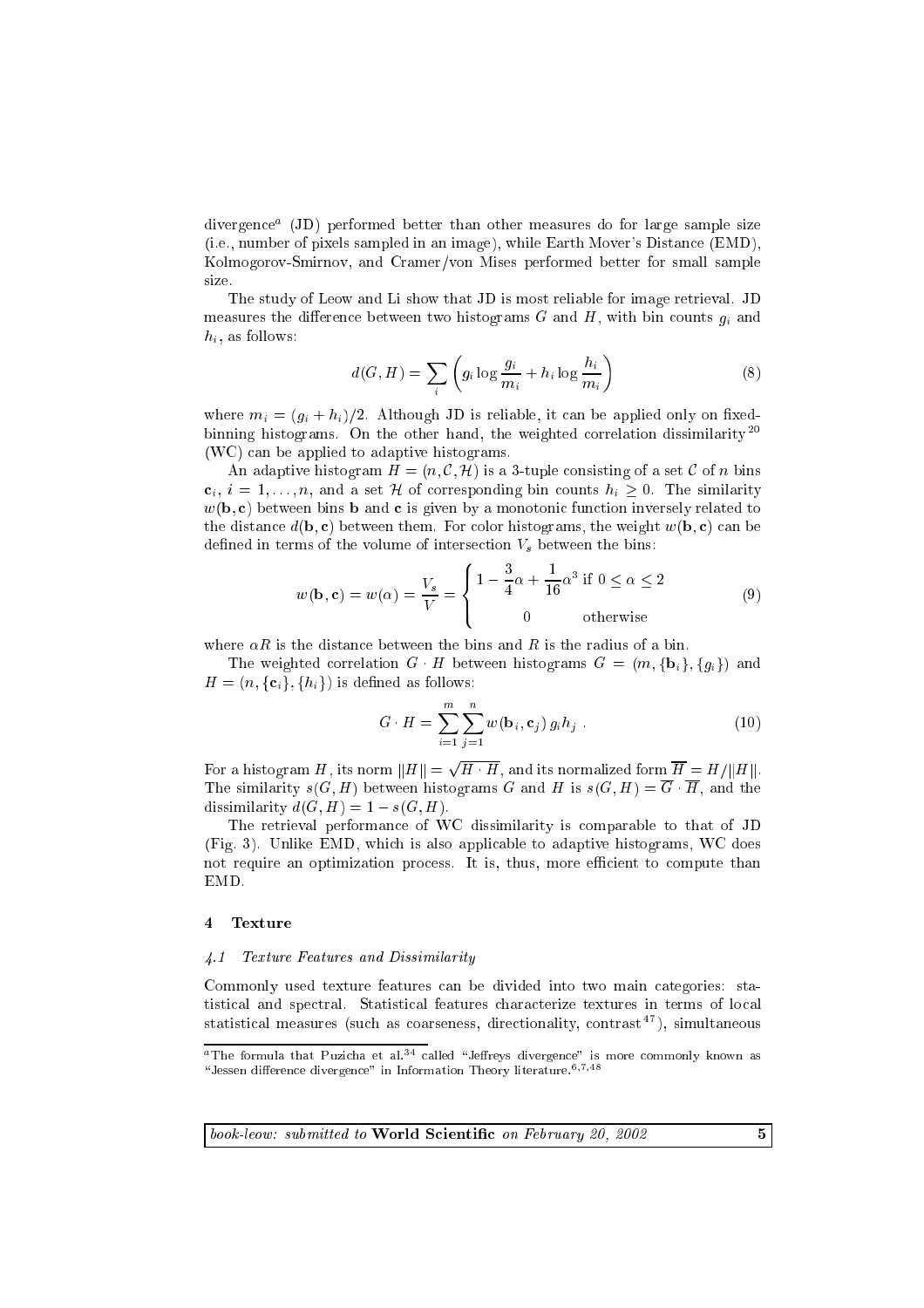

Figure 3. Precision-recall curves of various combinations of binning methods (c: clustered, dashed line; a: adaptive, solid line) and dissimilarities (JD: Jessen difference divergence, WC: weighted orrelation, L2: Eu
lidean, EMD: Earth Mover's Distan
e).

autoregressive model<sup>29</sup> (MRSAR), or Markov random field  $^{10}$  (MRF). In general, these features are good at modeling random patterns su
h as sand and pebbles, but not suitable for modeling structured patterns such as bricks and roof tile.<sup>21</sup> Among them, the statistical features of Tamura et al.<sup>47</sup> are used in QBIC,<sup>33</sup> and MRSAR is used in PhotoBook.21

The spectral approach is based on the response of a set of band-pass filters, typically 2D Gabor and wavelet inters." Each inter responds most strongly to the patterns at a specific spatial-frequency and orientation band. These features have been used in  $NeTra<sub>1</sub><sup>27,28</sup> VisualSeek<sub>1</sub><sup>43</sup> etc. In addition, features derived directly from$ Discrete Fourier Transform (DFT) has also been used, for instance, in PhotoBook.<sup>21</sup>

Various dissimilarity measures have been defined for computational texture reatures, including Euchdean and scaled Euchdean distance, , Mahalanobis distance." and weighted mean-variance."?" most of which are variations of the weighted Eu
lidean distan
e. As expe
ted, these dissimilarity measures are not per
eptually onsistent (see next Se
tion for details).

An interesting exception is Santini and Jain's Fuzzy Features Contrast model (FFC).<sup>41</sup> FFC is based on Tversky feature contrast model<sup>49</sup> which can account for various peculiarities of human's perceptual similarity. Santini and Jain applied FFC to measure similarity of Gabor texture features, and obtained encouraging results.

### 4.2 Per
eptual Texture Models

The earliest study of human's perception of texture similarity was conducted by Tamura et al.<sup>47</sup> In their experiments, 48 human subjects were asked to judge the similarity of texture pairs according to six visual properties, namely, coarseness, ontrast, dire
tionality, line-likeness, regularity, and roughness. Similarity judg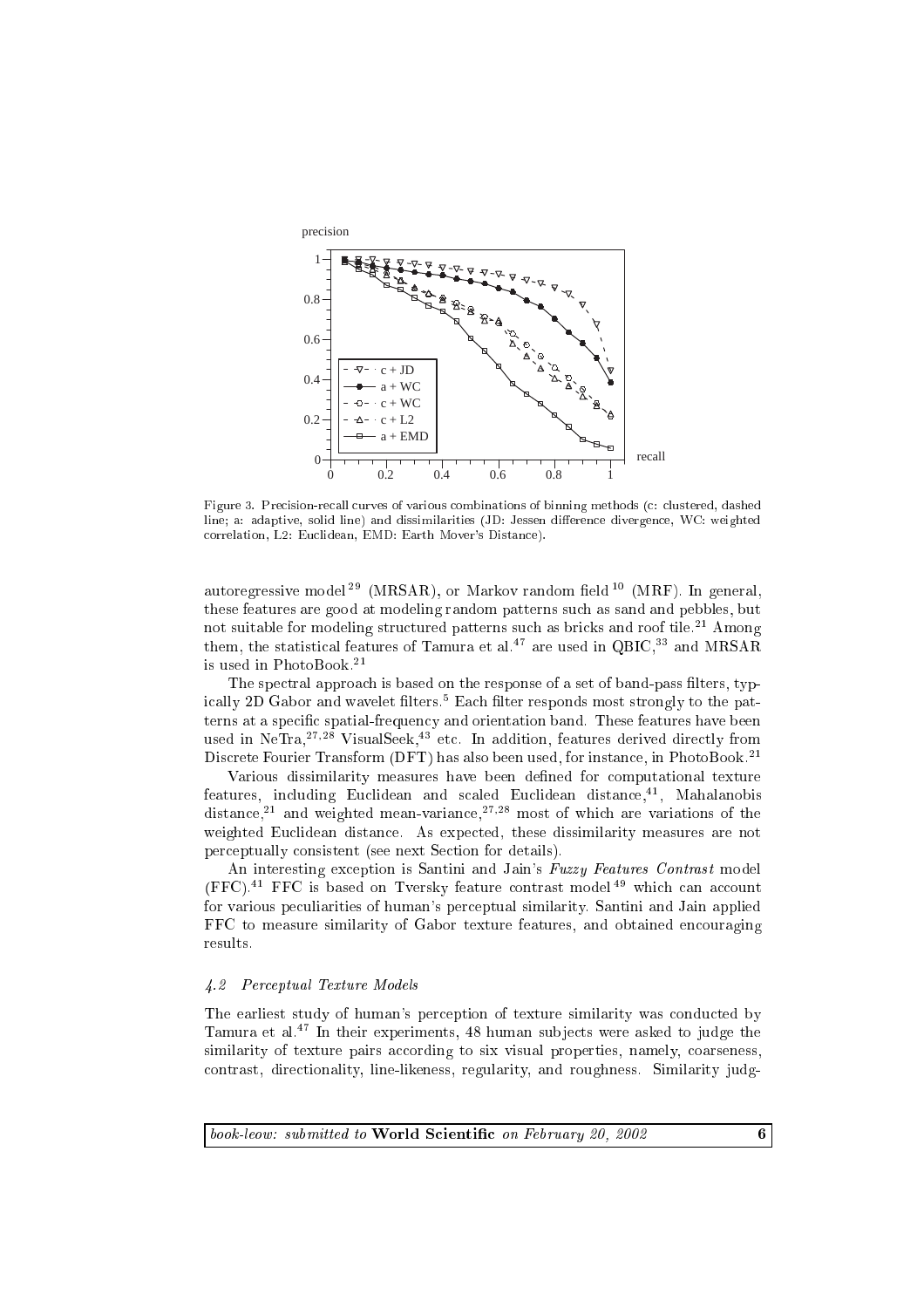ments were measured and ea
h texture was assigned a per
eptual rating value along each of the six visual scales. Due to the combinatorial nature of the task, only to textures were used. Amadasun and King and Benke et al. conducted similar ranking experiments to measure similarity judgments according to various visual properties in
luding some of the features of Tamura et al. as well as busyness, omplexity, bloblikeness, and texture strength.

The major difficulty with these studies is that the subjects were asked to judge texture similarity according to subjective visual properties. Unfortunately, the subje
ts' interpretations of the meaning of these visual properties are expe
ted to vary from one person to the next. Therefore, it is un
ertain whether the individual ranking results an be ombined into group ranking results that represent the per ception of a typical person. The second difficulty is that the ranking results were measured according to individual visual properties. But, the relative scale between two visual properties is unknown. For example, one unit difference in coarseness may not be perceptually equal to one unit difference in regularity. So, the different visual dimensions annot be easily ombined to form a per
eptual texture spa
e.

To avoid these difficulties, Rao and Lohse<sup>35</sup> performed an experiment in which 20 subjects were asked to sort 30 textures into as many groups as the subjects wished such that the textures in each group were perceptually similar. The textures were sorted based on the subjects' perception of overall texture similarity without using subjective visual properties. A co-occurrence matrix of the sorting results was computed and multidimensional scaling  $16$  was performed to derive a 3D perceptual space. The experiment was repeated in another study using  $56$  textures.<sup>36</sup> Rao and Lohse on
luded that the 3 dimensions of the spa
e strongly orrelate with the visual properties of repetitiveness, orientation, and omplexity.

Heaps and Handel<sup>17</sup> conducted further studies using the same methodology. However, they arrived at different conclusions than those of Rao and Lohse. They concluded that it is not possible to reliably associate a visual property to each dimension of the texture spa
e. In addition, per
eption of texture similarity depends on the ontext in whi
h the similarity is judged. That is, how similar two textures appear to humans depends not only on the two textures being judged, but also on the whole set of textures with whi
h pairwise judgments are made.

Long and Leow<sup>24</sup> applied a similar approach to develop a perceptual texture spa
e. However, they do no attempt to assign visual properties to the dimensions of the spa
e. In addition, the in
uen
e of the ontext problem is redu
ed by normalizing the intensity, ontrast, s
ale, and orientation of the textures used in the psychological experiment. In measuring perceptual distance, both the co-occurrence matrix and the information measurement of Donderi<sup>11</sup> were used.

A omparison of the above per
eptual texture spa
es show that they are very onsistent with ea
h other (Table 1). Heaps and Handel reported a good orrelation  $(r = 0.790)$  with Rao and Lohse's data.<sup>17</sup> The perceptual space of Long and Leow constructed using co-occurrence has a better correlation with Rao and Lohse's spa
e ompared to that using Donderi's information measurement. This is expe
ted be
ause Rao and Lohse's spa
e was developed using o-o

urren
e as well. Table 1 shows that the spaces are mutually consistent, thus establishing the perceptual texture spa
e as a reliable measurement of human's per
eption of texture similarity.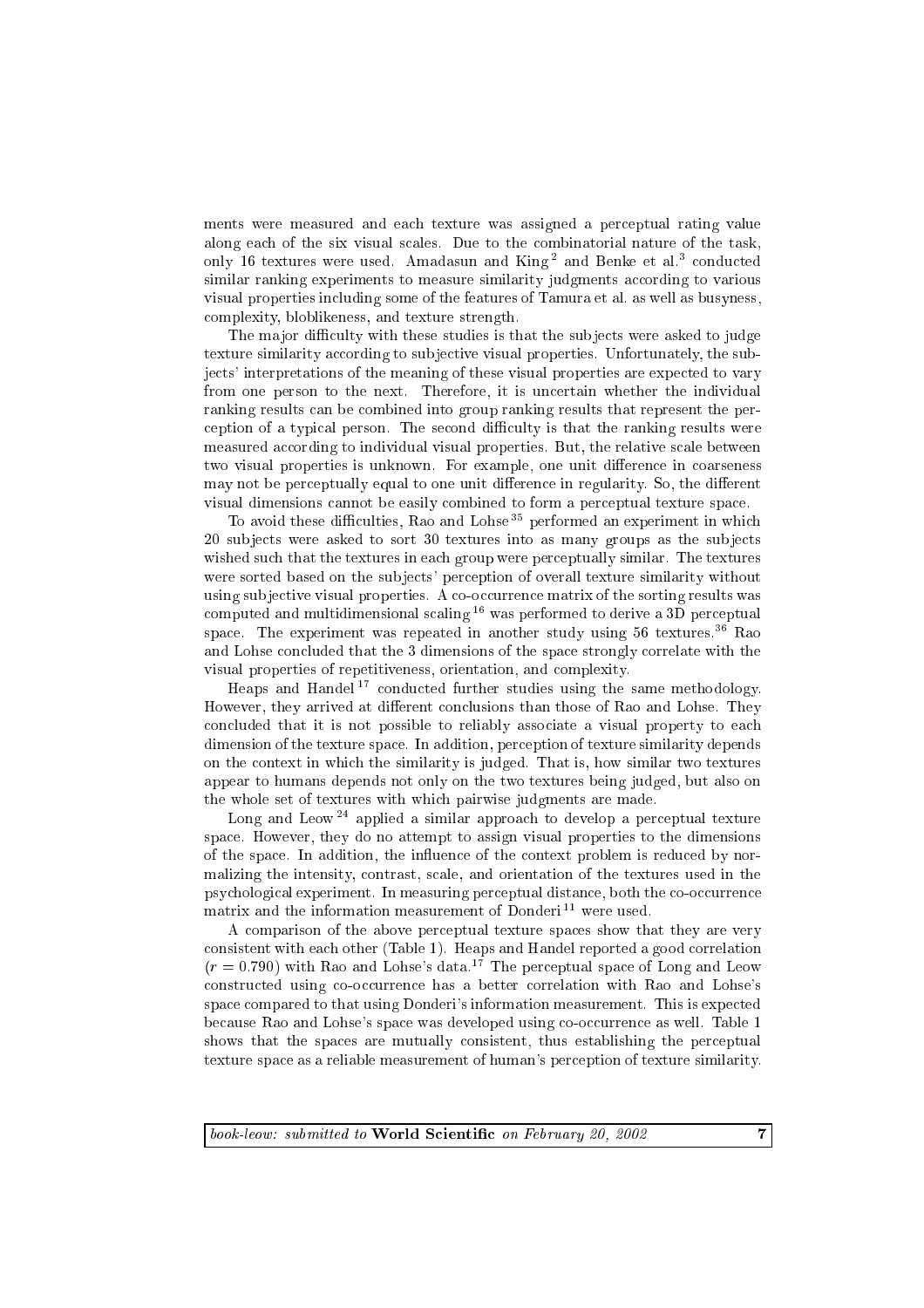| perceptual space                                    | 3D    |                             | 5D |
|-----------------------------------------------------|-------|-----------------------------|----|
| Heaps & Handel                                      | 0.790 |                             |    |
| Long & Leow (co-occurrence) $\vert$                 |       | $0.722$   $0.732$   $0.713$ |    |
| Long & Leow (info. measure)   0.726   0.694   0.695 |       |                             |    |

Table 1. Comparison of various per
eptual texture spa
es with that of Rao & Lohse. Pearson's correlation coefficients show that the spaces are consistent with each others.

Table 2. Assessment of computational texture dissimilarity measures.  $r =$  Pearson's correlation  $coefficient; e = mean squared error.$ 

| distance         | r     | e     |  |
|------------------|-------|-------|--|
| Euclidean        | 0.251 | 0.132 |  |
| Euclidean        | 0.273 | 0.131 |  |
| scaled Euclidean | 0.282 | 0.121 |  |
| FFC              | 0.430 | 0.098 |  |
| Euclidean        | 0.144 | 0.139 |  |
| Mahalanobis      | 0.061 | 0.152 |  |
|                  |       |       |  |

### 4.3 Mapping Computational Features

Perceptual consistency of computational dissimilarity measures can be assessed by omparing them with the distan
es measured in the per
eptual spa
e. The following features are onsidered: Tamura's features, Gabor, and MRSAR. For all the features, Eu
lidean distan
e is used to provide baseline results. In addition, Gabor is also paired with FFC (following Santini and Jain 41) and MRSAR is also paired with Mahalanobis distance (following Liu and Picard<sup>21</sup>).

Table 2 summarizes the results of omparing the omputational distan
es to the distances measured in the 4-D perceptual texture space of Long and Leow.<sup>24</sup> Gabor feature and Gabor with FFC are most consistent with the perceptual space. In parti
ular, measuring Gabor similarity with FFC does improve Gabor feature's per
eptual onsisten
y. Measuring MRSAR similarity with Eu
lidean distan
e is per
eptually more onsistent than measuring with Mahalanobis distan
e. The degrees of consistency of computational features ( $r \leq 0.43$ ) are, however, not very high compared to those between various perceptual spaces (Table 1,  $r \approx 0.7$ ). Therefore, it an be on
luded that these omputational features and similarity measures are not onsistent with human's per
eption.

The deficiency of computational dissimilarity measures can be mitigated by mapping texture features into the per
eptual texture spa
e and then measuring texture dissimilarity in the per
eptual spa
e. Long and Leow explored the appli ation of neural networks and support ve
tor ma
hines (SVMs) for the mapping  $\text{task.}^{22,24,25}$  and five test cases were examined:

1.  $I<sub>c</sub>$ : test with new instances not in the training set, canonical scale and orientation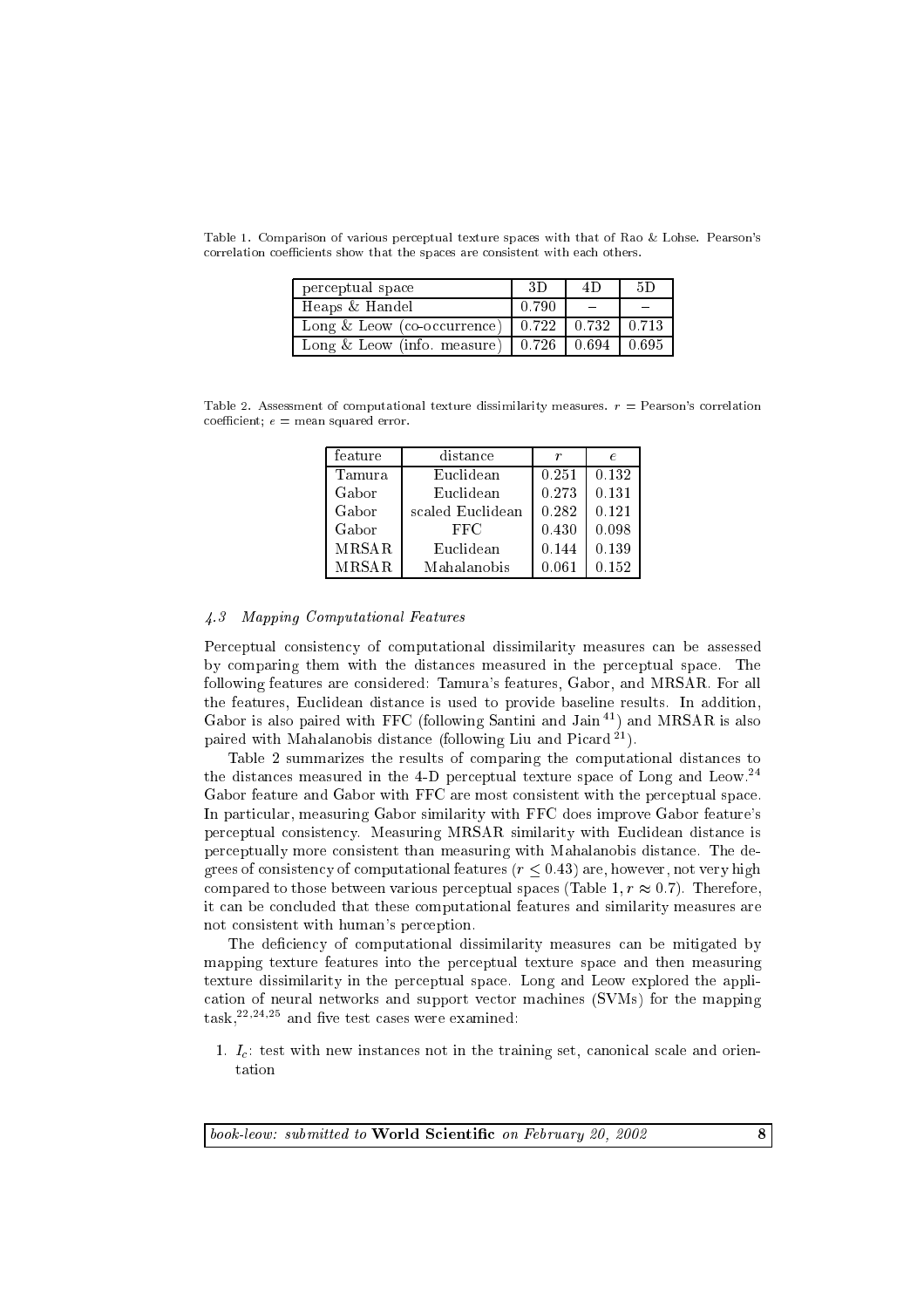Table 3. Mean squared errors of texture mapping tests under various conditions. The first three rows are the results of mapping various features by SVM. The last three rows are the results of mapping Gabor features. The last two columns show the perceptual consistency of mapping texture features by SVM under the  $T_c$  condition:  $r =$  Pearson's correlation coefficient;  $e =$  mean squared error.

|              | mapping tests  |       |            |       | consistency |       |       |
|--------------|----------------|-------|------------|-------|-------------|-------|-------|
|              | $\mathbf{r}_c$ |       | $\bm{I}_v$ | $T_v$ | R           | P.    |       |
| Tamura       | 0.144          | 0.256 |            |       |             | 0.020 | 0.857 |
| <b>MRSAR</b> | 0.096          | 0.244 |            |       |             | 0.019 | 0.859 |
| <b>SVM</b>   | 0.0052         | 0.216 | 0.244      | 0.245 | 0.240       | 0.019 | 0.859 |
| NΝ           | 0.0099         | 0.238 | 0.0074     | 0.148 | 0.016       |       |       |
| $NN+SVM$     | 0.0065         | 0.226 | 0.0061     | 0.143 | 0.012       |       |       |

- 2.  $T_c$ : test with new texture types not in the training set, canonical scale and orientation
- 3.  $I_v$ : test with new instances not in the training set, variable scale and orientation
- 4.  $T_n$ : test with new texture types not in the training set, variable scale and orientation
- 5. R: test with randomly sele
ted samples not in the training set

Table 3 summarizes the testing results. Tamura features and MRSAR were tested only for the cases of canonical scale and orientation because it is unknown how to perform scale- and orientation-invariant mapping of these features. As expe
ted, for all the features, testing errors for new instan
es are smaller than those for new texture types. Moreover, being most consistent with the perceptual space (Table 2), Gabor features can be mapped to the perceptual space more accurately than other features.

For the cases of canonical scale and orientation  $(I_c, T_c)$ , SVM can map Gabor features more accurately than other texture features to the perceptual texture space. The hybrid system (NN+SVM) is composed of a convolutional neural network, for performing invariant mapping, and four SVMs, for performing per
eptual mapping to the four dimensions of the perceptual space.<sup>25</sup> The hybrid system performs better than pure neural network but marginally poorer than SVM. This result is expe
ted sin
e pure SVM regression takes the original Gabor features as the inputs. On the other hand, the SVMs of the hybrid system take the outputs of the onvolutional network as the inputs, and inevitably, some information is loss by network pro
essing.

For the cases of variable scale and orientation  $(I_v, T_v, R)$ , the hybrid system performs mu
h better than pure SVM be
ause the hybrid system performs invariant mapping whereas pure SVM does not. It's performan
e is also better than that of pure neural network. As a whole, the integration of the onvolutional neural network and SVM produces better overall mapping accuracy than individual neural network and individual SVM.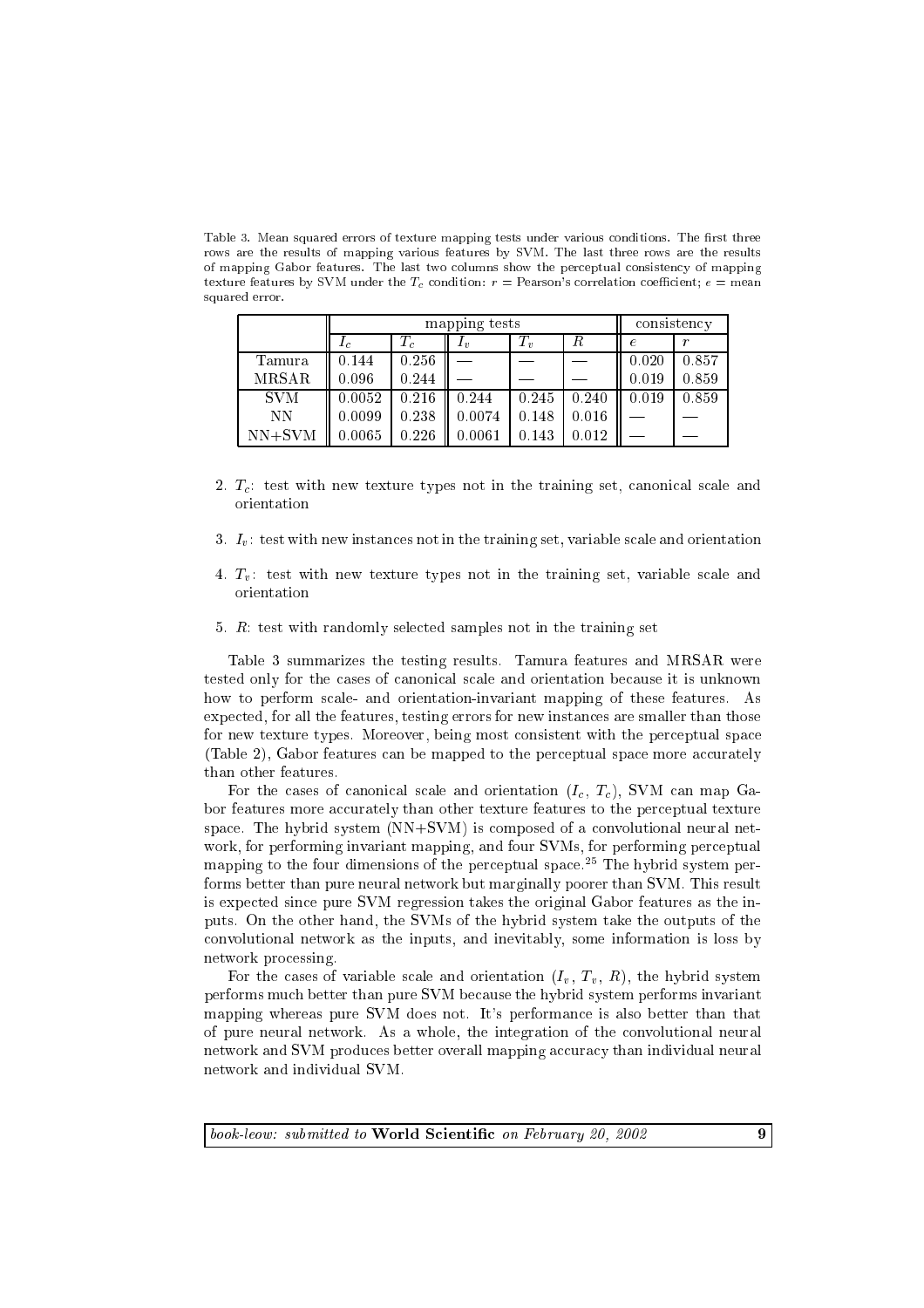After mapping omputational features to per
eptual spa
e, one would expe
t the mapped coordinates to be more perceptually consistent. An evaluation of the computational features mapped by SVM is performed for the test ase of new texture types under canonical scale and orientation  $T_c$ . The distance correlation results are shown in the last two columns of Table 3. Comparing Table 3 with Table 2 shows that mapping omputational features to per
eptual spa
e does improve the per
eptual consistency of the features. In summary, it can be concluded that accurate mapping to the per
eptual spa
e an be a
hieved, at least for Gabor features.

### 4.4 In
remental Per
eptual Spa
e

To improve retrieval performan
e, relevan
e feedba
k te
hnique is often used to tune computational similarity measures.<sup>9,26,32,39,40,44</sup> Typically, each new query resets the similarity measure back to its initial state, which is not perceptually consistent. Subsequent feedback for the query is used to adjust the weighting factors of the similarity measure to improve retrieval performan
e.

The main difficulty with this method is that very few users are willing to go through endless iterations of feedba
k in hope of retrieving the best results. A successful relevance feedback process must yield positive results within three or four iterations.19 So, feedba
k methods that require many iterations to improve retrieval performan
e are not pra
ti
ally useful. Another short
oming of this method is that previous feedba
k results are typi
ally not retained in the system. Ea
h new query starts with a similarity measure that is not per
eptually onsistent. The users have to go through the relevan
e feedba
k pro
ess even if the same feedba
k information has been given in the past. This problem is partially alleviated with user profiling.

A direct method of improving perceptual consistency is to construct a perceptual space of images using psychological experiments (such as the methods discussed in Section 4.2). The Euclidean distances measured in this perceptual space would be onsistent with human's judgments. Then, images an be mapped to the per
eptual spa
e and retrieval performed in the per
eptual spa
e would yield results that are onsistent with human's judgments.

This direct approach is appropriate if the construction of the perceptual space involves a small data set, su
h as the 100 or so images in the Brodatz album. For general image retrieval appli
ations, it is not feasible to onstru
t a per
eptual space using thousands of images because it is practically impossible to conduct psy
hologi
al experiments involving su
h a large number of images.

Long and Leow presented a method of incrementally measuring perceptual distances and constructing perceptual space based on relevance feedback.<sup>23</sup> Only a small number of relevant judgments is required in each feedback iteration. Feedback results from multiple queries are accumulated and incrementally update the measurements of per
eptual distan
es between images. If the feedba
k results are provided by the same user, then the per
eptual distan
es measured would be onsistent with a single user's perception. Otherwise, the measurements would reflect the average per
eption of typi
al users. In the ase of a single user, the measurements would eventually stabilize if the user's relevant judgment remains onsistent over time. Otherwise, the measurements would adapt to the hanges in the user's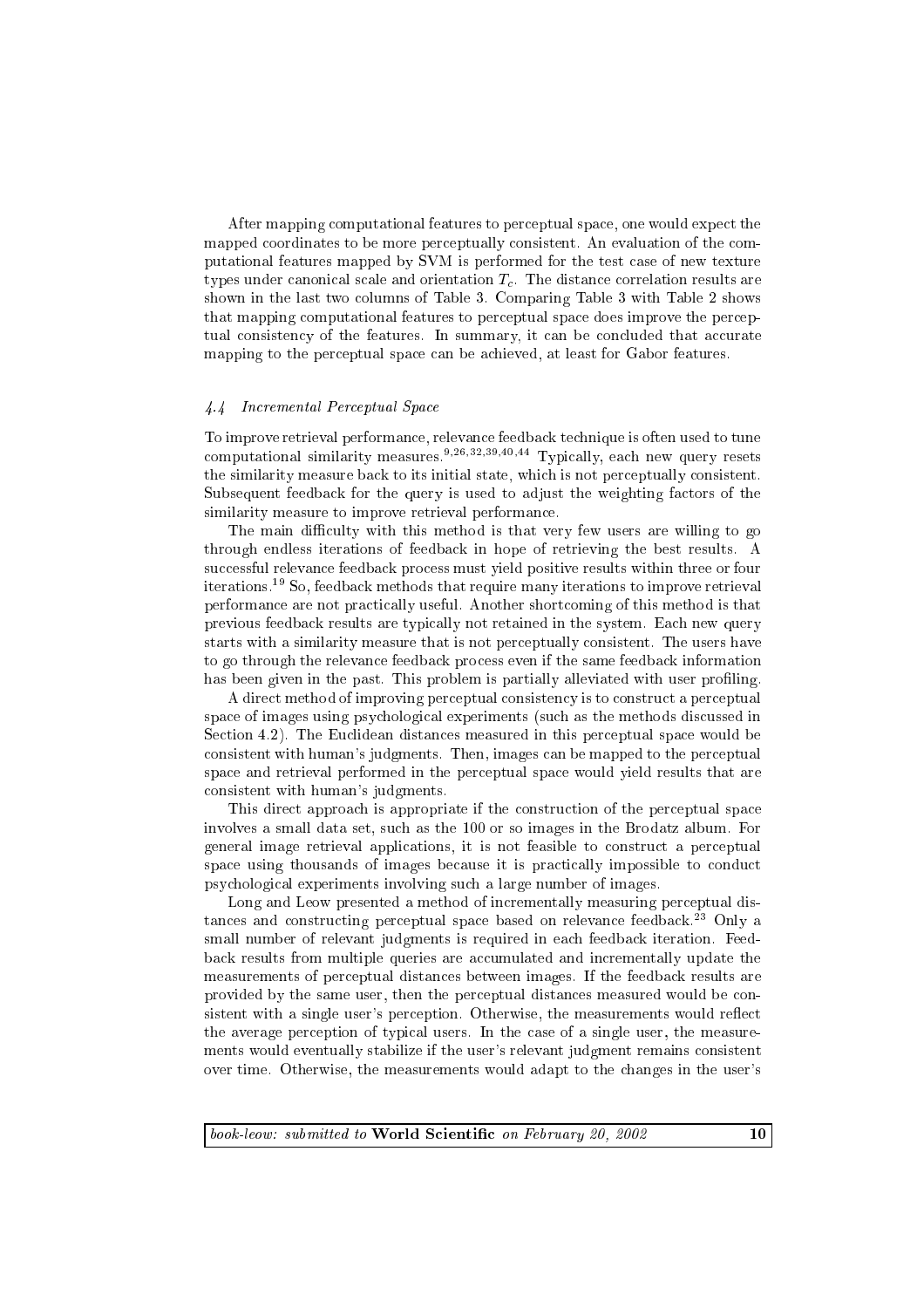

Figure 4. Precision-recall curves of the incremental space at stages 1 to 4. As information coverage increases, the precision-recall curve of the space shifts towards the upper bound achieved by direct mapping to PTS using SVM.

relevant judgment.

Figure 4 plots the results of testing the incremental space construction method at various incremental stages. The precision-recall curve of the SVM model corresponds to the ase that all the texture images in the database have been mapped to the perceptual space. This is the condition of 100% information coverage and marks the best performan
e a
hievable by the in
remental method. The results show that the in
remental method indeed improves retrieval performan
e over time.

Figure 5 plots the per
eptual onsisten
y of the onstru
ted spa
e at various per
entage of information overage. In addition, the operating points of four omputational texture models are marked in the figure according to their perceptual consistency. It can be seen that, below 5% information coverage, the incremental space is a Euclidean space. At 20% coverage, the space shifts to an FFC space. It becomes a highly perceptually consistent space at 80% coverage. In between about 30% and 70% overage, the spa
e behaves as a mixture of omputational and per
eptual spa
es. Therefore, the in
remental spa
e (marked as squares in Fig. 5) undergoes phase shifts from omputational towards per
eptual as more and more computational distances are replaced by true perceptual distances. This phase shifting property offers another advantage in addition to making the constructed spa
e per
eptually onsistent. As a user's relevan
e judgment hanges over time, the space can also change accordingly, thus adapting to the user's changing need.

#### $\overline{5}$ 5 Beyond Single Feature

Several conclusions can be drawn from the above discussion:

- e is an unreliable and in the indicated and inaugure and in a series and in a series are a measure of the dissimilarity.
- Computational dissimilarity measures are not per
eptually onsistent, though some of them perform better than others in image retrieval.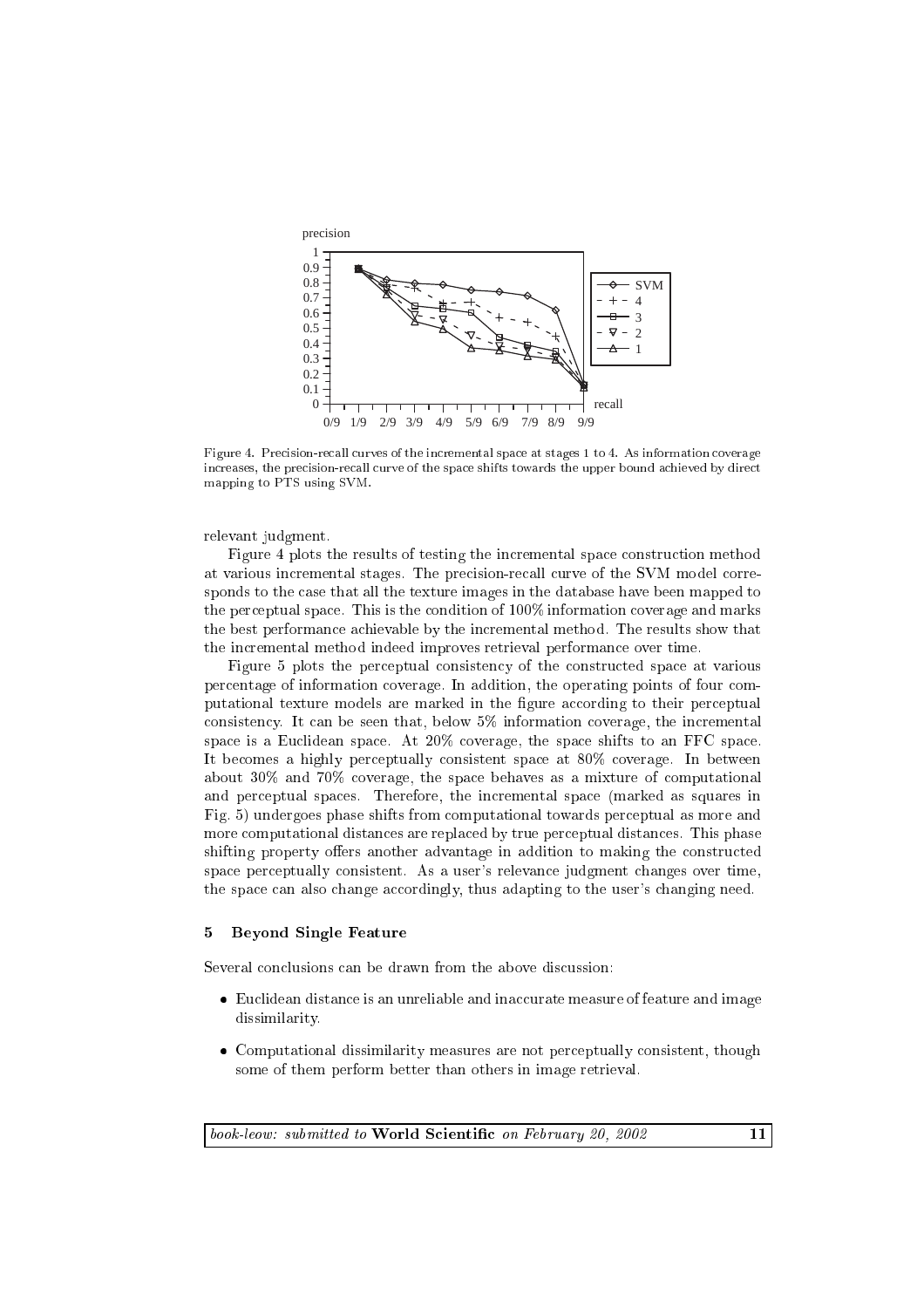

Figure 5. Phase shifts of incremental space. The line indicates the degree of perceptual consistency at various per
entage of information overage. The labels along the line mark the positions of the four texture models (E: Euclidean, SE: scaled Euclidean, FFC, and SVM mapping) according to their perceptual consistency. At low coverage, the incrementally constructed space behaves as a omputational spa
e. It shifts towards a mixed spa
e at moderate overage, and a per
eptual spa
e at high overage.

 The omponents of a feature annot be onsidered as forming the orthogonal dimensions of a multidimensional feature spa
e that is onsistent with human's per
eption. For instan
e, the various bins of a olor histograms are not mutually independent. Likewise, the various texture measurements do not form a per
eptually onsistent texture spa
e.

Knowing the above, it is not surprising that combining different features to form a linear ve
tor spa
e annot support per
eptually onsistent retrieval. Unfortunately, most existing systems adopt this method of combining different features due to its mathematical simplicity.

The problem of per
eptually onsistent retrieval is further ompli
ated by the fact that many interesting images contain more than one region or object of interest. For example, a bea
h s
ene image ontains regions of sky, sea, sand, and often human and other objects. Moreover, the same image can be interpreted differently by different users in different application context.

To deal with these complications in an unbiased manner, the Bayesian approach seems to be a natural choice.

# 1. Training Stage

An image I contains a set of features  $f_1, \ldots, f_n$ . Given a set of training images, which are categorized into various perceptually meaningful classes  $c_i$  (also called *semantic classes*), estimate the probability  $P(c_i|f_1,\ldots,f_n)$  that a set of features  $f_j$  reliably characterizes a class  $c_i$ . Since different feature types are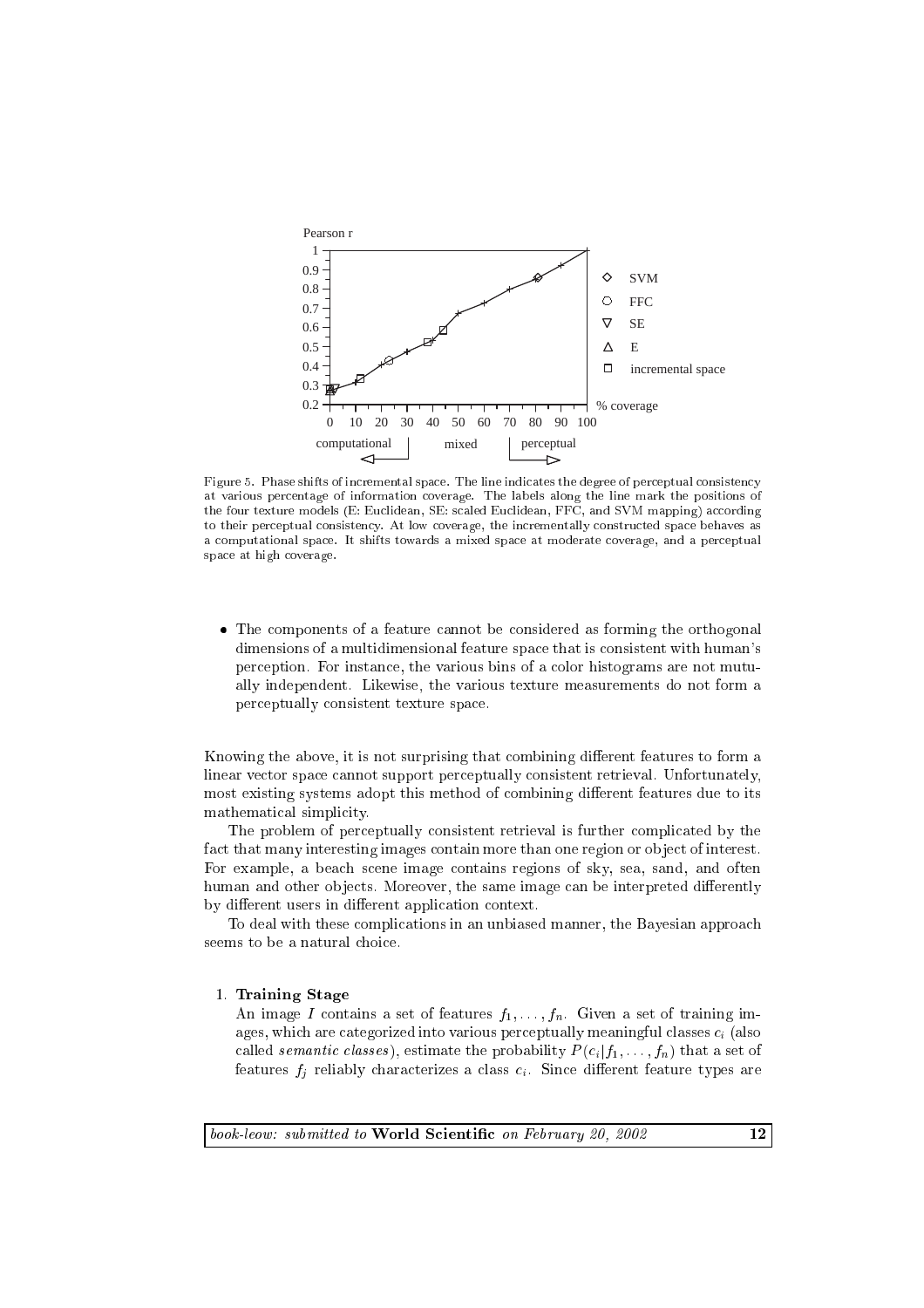independent of ea
h other, we have:

$$
P(c_i|f_1, ..., f_n) = \frac{P(c_i, f_1, ..., f_n)}{\prod_j P(f_j)} = \frac{\left|c_i \cap \bigcap_j f_j\right|}{\prod_j |f_j|}
$$
(11)

- 11

 $\mathbf{r}$ 

The set  $c_i \cap \bigcap_i f_j$  can be computed recursively from the sets  $c_i \cap f_j$ . That is, the various feature types can be decoupled and the sets  $c_i \cap f_j$  can be estimated according to each individual feature type. This method overcomes the problem of arbitrarily ombining feature types to form a ve
tor spa
e. After training, each image  $I_i$  can be associated with a semantic class  $c_i$  by the probability  $i - 1$ 

### 2. Retrieval by Category

Given a query Q which is a single semantic class, the images  $I_j$  can be retrieved by ordering them in decreasing order of  $P(Q|I_i)$ .

### 3. Retrieval by Example

Given a query  $Q$  which contains sample features  $f_i$ , estimate for each semantic class  $c_i$  the probability  $P(c_i|Q) = P(c_i|f_1,\ldots,f_n)$ . Next, compare the probabilities  $P(c_i|Q)$  of the query Q with the probabilities  $P(c_i|I_i)$  of the images  $I_i$  using an appropriate dissimilarity measure, for instance, JD (Equation 8). Finally, the images can be retrieved by ordering them in increasing order of dissimilarity.

The estimation of  $P(c_i|f_1,\ldots,f_n)$  is certainly a non-trivial task. At the every least, efficient algorithms will be needed because brute force methods will be computationally too expensive. Nevertheless, the above approa
h is viable as it an successfully combine various features without resorting to an unreliable combined feature spa
e and an relate low-level features to semanti
ally meaningful lasses.

#### 6 **Conclusion**

Perceptual consistency is important for supporting good image retrieval performance but is very difficult to achieve. Currently, difference between individual color can be measured in a perceptually uniform color space, but the dissimilarity measure between color histograms have not been shown to be perceptually consistent. Nevertheless, empiri
al tests have shown that non-Eu
lidean measures are more reliable than Eu
lidean ones.

In the case of texture, known perceptual texture spaces have yielded consistent results. As for olor histograms, omputational dissimilarity measures of texture are not onsistent with the distan
es measured in the per
eptual spa
e. Fortunately, it is possible to map omputational features, parti
ularly Gabor features, to a perceptual space accurately. In this way, texture difference can be measured in the per
eptual spa
e to yield per
eptually onsistent dissimilarity measurement.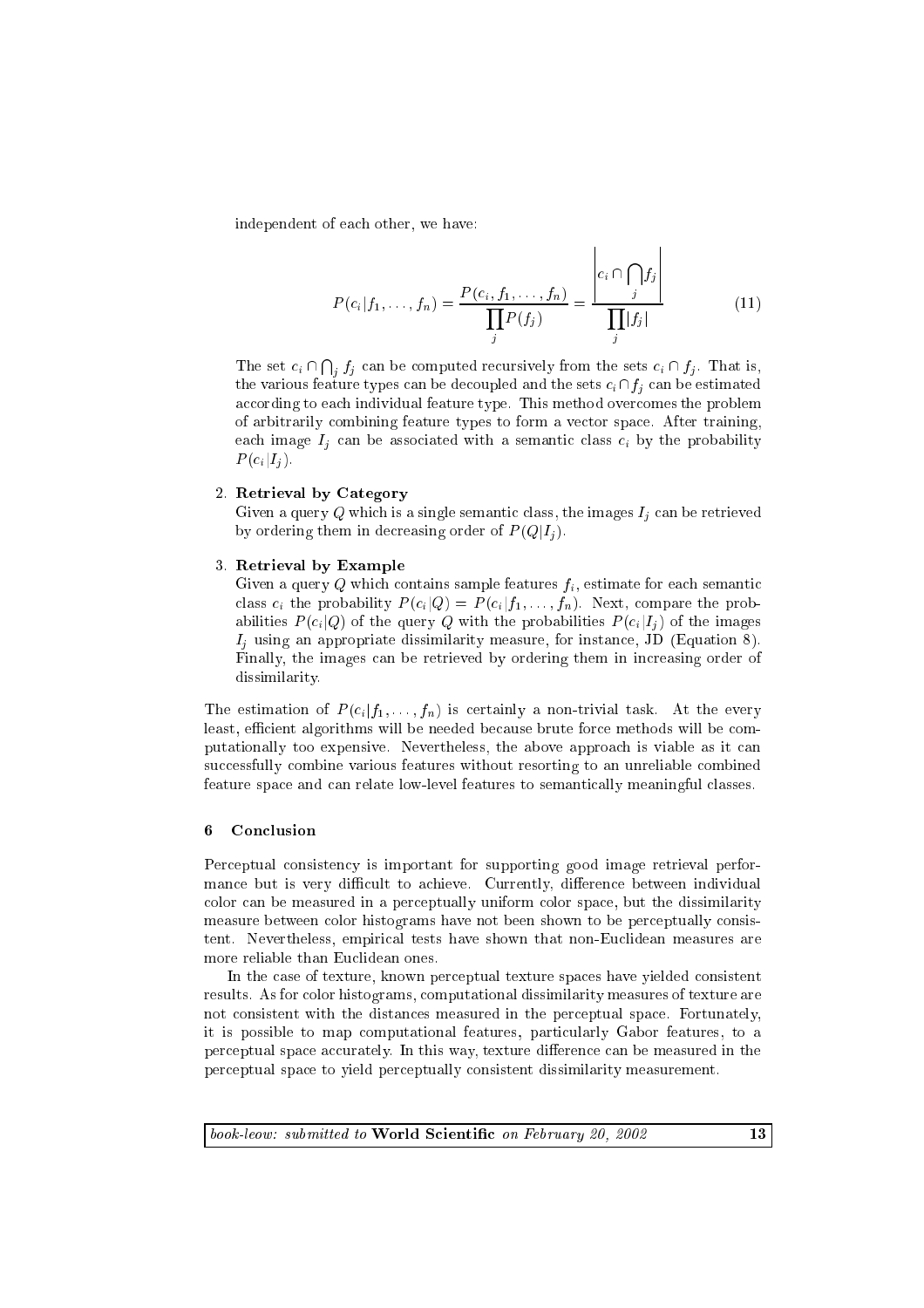It is observed that different feature types, even different components of a feature, annot be regarded as forming the orthogonal dimensions of a multidimensional combined feature space. Instead, a Bayesian approach is proposed to combine the features in an unbiased manner, whi
h an also relate low-level features to semantically meaningful classes. In general, an image can contain more than one interesting regions. It would be necessary to extend the method to matching a query with images ontaining multiple regions.

### A
knowledgments

This resear
h was supported by NUS ARF R-252-000-049-112, R-252-000-072-112 and, NSTB UPG/98/015.

## Referen
es

- 1. IEC 61966-2.1. Default RGB Colour Space sRGB. International Electrotechni
al Commission, Geneva, Switzerland, 1999. see also www.srgb.
om.
- 2. M. Amadasun and R. King. Textural features orresponding to textural properties. IEEE Trans. SMC, 19(5):1264-1274, 1989.
- 3. K. K. Benke, D. R. Skinner, and C. J. Woodruff. Convolution operators as a basis for objective correlates of texture perception. IEEE Trans. SMC,  $18(1):158{-}163, 1988.$
- 4. R. S. Berns. Billmeyer and Saltzman's Principles of Color Technology. John Wiley & Sons, 3rd edition, 2000.
- 5. A. C. Bovik, M. Clark, and W.S. Geisler. Multi
hannel texture analysis using localized spatial filter. IEEE Trans. PAMI, 12(1):55-73, 1990.
- 6. J. Burbea and C. R. Rao. Entropy differential metric, distance and divergence measures in probability spaces: A unified approach. J. Multivariate Analysis, 12:575-596, 1982.
- 7. J. Burbea and C. R. Rao. On the onvexity of some divergen
e measures based on entropy functions. IEEE Trans. Information Theory, 28(3):489-495, 1982.
- 8. G. Ciocca and R. Schettini. A relevance feedback mechanism for content-based image retrieval. *Infor. Proc. and Management*,  $35.605{-}632$ , 1999.
- 9. I. J. Cox, M. L. Miller, S. O. Omohundro, and P. N. Yianilos. PicHunter: Bayesian relevance feedback for image retrieval. In Proc. ICPR '96, pages 361{369, 1996.
- 10. G. R. Cross and A. K. Jain. Markov random field texture models. IEEE Trans. PAMI, 5:25-39, 1983.
- 11. D. C. Donderi. Information measurement of distin
tiveness and similarity. Perception and Psychophysics, 44(6):576-584, 1988.
- 12. I. H. Godlove. Improved color-difference formula, with applications to the perceptibility and acceptibility fadings. J. Optical Society of America, 41(11):760-772, 1951.
- 13. Y. Gong, G. Proietti, and C. Faloutsos. Image indexing and retrieval based on human perceptual color clustering. In Proc. CVPR '98, 1998.
- 14. S.-S. Guan and M. R. Luo. Investigation of parametric effects using small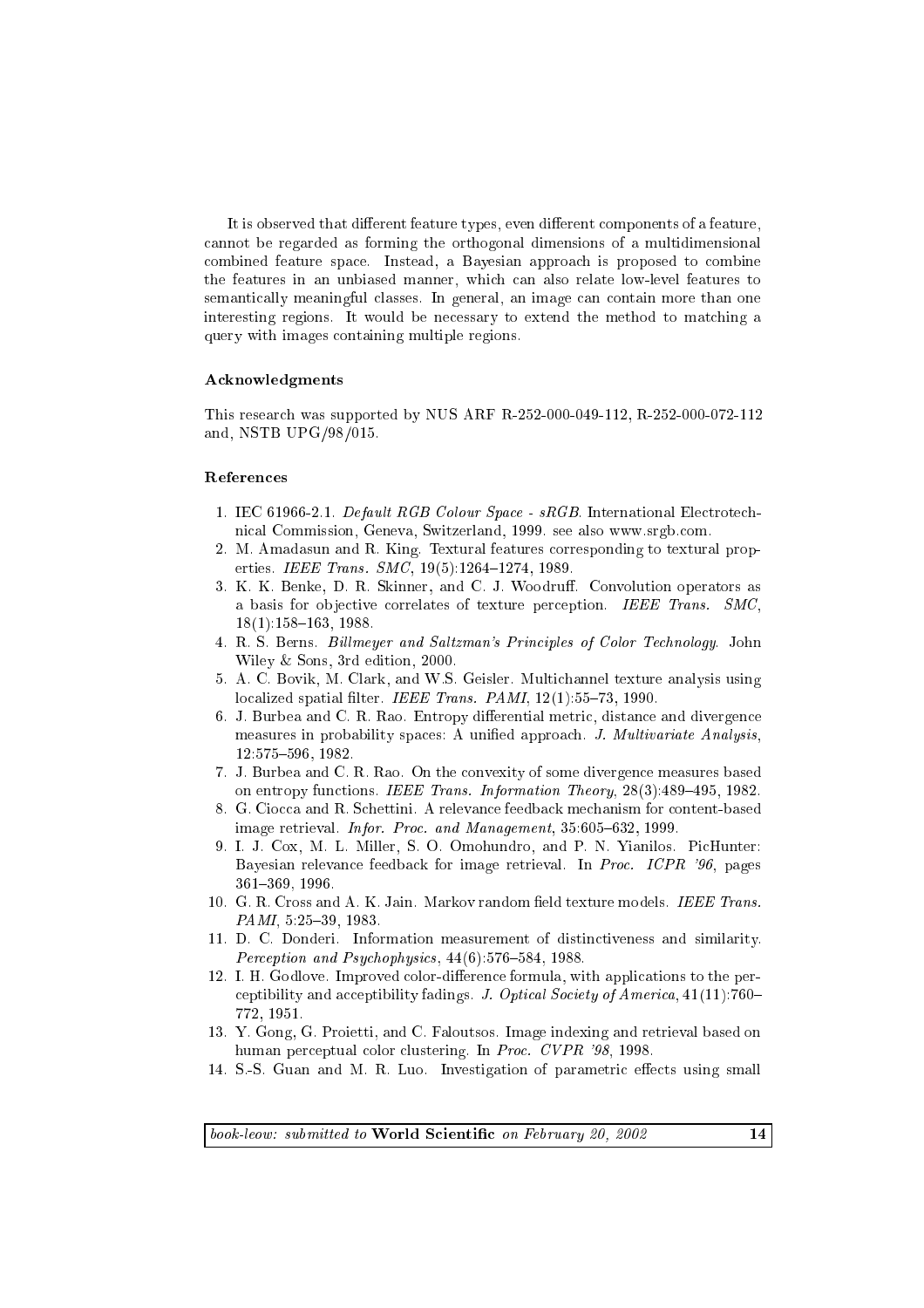colour differences. Color Research and Application, 24(5):331-343, 1999.

- 15. J. Hafner, H. S. Sawhney, W. Esquitz, M. Flickner, and W. Niblack. Efficient color histogram indexing for quadratic form distance functions. IEEE Trans. PAMI, 17:729-736, 1995.
- 16. Joseph. F. Hair, R. E. Anderson, and R. L. Tatham. Multivariate Data Analysis. Prenti
e Hall, 1998.
- 17. C. Heaps and S. Handel. Similarity and features of natural textures. J. Expt. Psycho.: Human Perception and Performance, 25(2):299-320, 1999.
- 18. T. Indow. Predictions based on munsell notation. I. perceptual color differences. Color Research and Application, 24(1):10-18, 1999.
- 19. R. R. Korfhage. Information Storage and Retrieval. John Wiley & Sons, 1997.
- 20. W. K. Leow and R. Li. Adaptive binning and dissimilarity measure for image retrieval and classification. In Proc. IEEE CVPR 2001, 2001.
- 21. F. Liu and R.W. Picard. Periodicity, directionality, and randomness: Wold features for image modeling and retrieval. IEEE Trans. PAMI,  $18(7):722-733$ , 1996.
- 22. H. Long and W. K. Leow. Invariant and per
eptually onsistent texture mapping for ontent-based image retrieval. In Pro
. ICIP, 2001.
- 23. H. Long and W. K. Leow. Perceptual consistency improves image retrieval performan
e. In Pro
. SIGIR, 2001.
- 24. H. Long and W. K. Leow. Per
eptual texture spa
e improves per
eptual onsistency of computational features. In *Proc. IJCAI*, pages  $1391-1396, 2001$ .
- 25. H. Long and W. K. Leow. A hybrid model for invariant and per
eptual texture mapping. In *Proc. ICPR* (submitted), 2002.
- 26. W. Y. Ma and B. S. Manjunath. Texture features and learning similarity. In Proc. IEEE CVPR '96, pages 425-430, 1996.
- 27. W. Y. Ma and B. S. Manjunath. NeTra: A toolbox for nagivating large image databases. In Proc. ICIP '97, pages  $568-571$ , 1997.
- 28. B. Manjunath and W. Ma. Texture features for browsing and retrieval of image data. IEEE Trans. PAMI,  $8(18):837-842$ , 1996.
- 29. J. C. Mao and A. K. Jain. Texture classification and segmentation using multiresolution simultaneous autoregressive models. Pattern Recognition, 25:173– 188, 1992.
- 30. B. M. Mehtre, M. S. Kankanhalli, A. Desai, and G. C. Man. Color mat
hing for image retrieval. Pattern Recognition Letters, 16:325-331, 1995.
- 31. M. Melgosa. Testing CIELAB-based color-difference formulas. Color Research and Application,  $25(1):49-55$ ,  $2000$ .
- 32. T. P. Minka and R. W. Picard. Interactive learning using a "society of models". In *Proc. IEEE CVPR '96*, pages 447-452, 1996.
- 33. W. Niblack, R. Barber, W. Equitz, M. Flickner, E. Glasman, D. Petkovic, P. Yanker, C. Faloutsos, and G. Taubin. The QBIC project: Querying images by content using color, texture, and shape. In Proc. SPIE Conf. on Storage and Retrieval for Image and Video Databases, volume 1908, pages  $173{\text -}181$ , 1993.
- 34. J. Puzicha, J. M. Buhmann, Y. Rubner, and C. Tomasi. Empirical evaluation of dissimilarity for color and texture. In Proc. ICCV '99, pages 1165-1172,